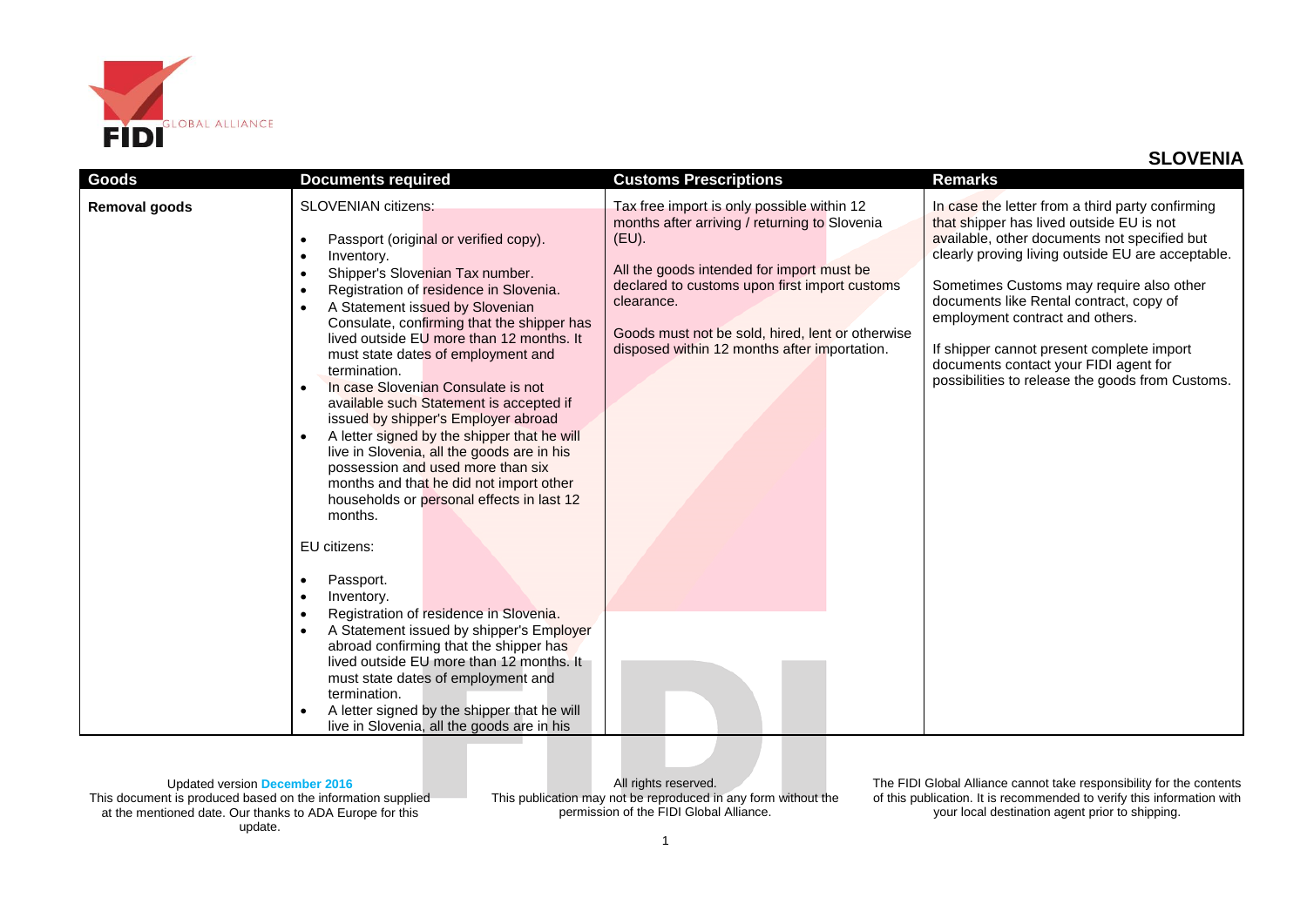

| <b>Goods</b>            | <b>Documents required</b>                                                                                                                                                                                                                                                                                                                                                                                                                                                                                                                                                                                                                                                                                     | <b>Customs Prescriptions</b> | <b>Remarks</b>                                                                |
|-------------------------|---------------------------------------------------------------------------------------------------------------------------------------------------------------------------------------------------------------------------------------------------------------------------------------------------------------------------------------------------------------------------------------------------------------------------------------------------------------------------------------------------------------------------------------------------------------------------------------------------------------------------------------------------------------------------------------------------------------|------------------------------|-------------------------------------------------------------------------------|
|                         | possession and used more than six<br>months and that he did not import other<br>households or personal effects in last 12<br>months.<br>NON EU citizens:<br>Passport.<br>$\bullet$<br>Inventory.<br>$\bullet$<br><b>Statement from Slovenian Employer</b><br>$\bullet$<br>confirming shipper will be employed with<br>them.<br>Registration of residence in Slovenia.<br>$\bullet$<br>A letter signed by the shipper that he will<br>$\bullet$<br>live in Slovenia, all the goods are in his<br>possession and used more than six<br>months and that he did not import other<br>households or personal effects in last 12<br>months.<br>STUDENTS:<br>Letter from University confirming student's<br>$\bullet$ |                              |                                                                               |
|                         | status.                                                                                                                                                                                                                                                                                                                                                                                                                                                                                                                                                                                                                                                                                                       |                              |                                                                               |
| <b>Diplomatic Moves</b> | Inventory.<br>$\bullet$<br>Diplomatic ID.<br>$\bullet$<br>Duty and Tax Exemption Certificate issued<br>$\bullet$<br>by Slovenian Ministry of Finance.                                                                                                                                                                                                                                                                                                                                                                                                                                                                                                                                                         |                              | Copy of Passport is acceptable in case<br>Diplomatic ID is not yet available. |

Updated version **December 2016** This document is produced based on the information supplied at the mentioned date. Our thanks to ADA Europe for this update.

All rights reserved. This publication may not be reproduced in any form without the permission of the FIDI Global Alliance.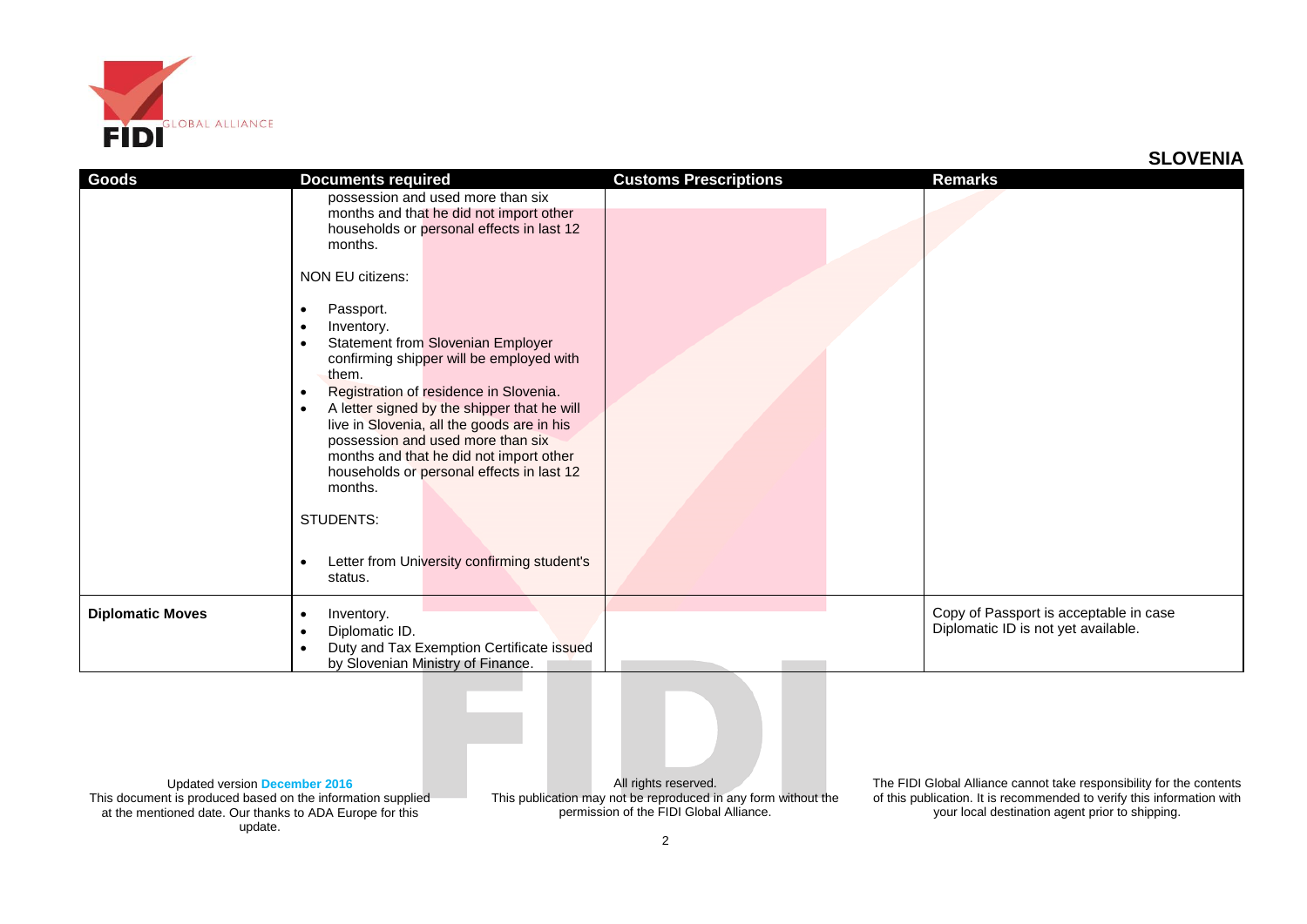

| Goods                                         | <b>Documents required</b>                                                                                                                         | <b>Customs Prescriptions</b>                                                                                                                                                                                | <b>Remarks</b>                                                                                                                                                      |
|-----------------------------------------------|---------------------------------------------------------------------------------------------------------------------------------------------------|-------------------------------------------------------------------------------------------------------------------------------------------------------------------------------------------------------------|---------------------------------------------------------------------------------------------------------------------------------------------------------------------|
| Cars, motorcycles, scooters,<br>mopeds, boats | Same documents as for import of households<br>plus:<br>Purchase invoice.<br>Car's documents from country of<br>purchase or export.                | Tax on Motor Vehicles (DMV) is applicable.<br>Varies from 0.5 - 36% of Eurotax value<br>depending on type of fuel, engine power, and<br>CO <sub>2</sub> emissions.<br>DMV is partly refundable upon export. | Clearance is separate from removal goods.<br>After clearance technical examination is<br>required to obtain Certificate of Homologation<br>(Potrdilo o skladnosti). |
| Unaccompanied air baggage                     | Passport copy.<br>$\bullet$<br>Inventory with value.<br>$\bullet$                                                                                 |                                                                                                                                                                                                             | Only for shipments arriving by air (NOT road)<br>containing mostly clothes and small amounts of<br>other items for personal use.                                    |
| <b>Wedding Trousseaux</b>                     | Passport.<br>$\bullet$<br>Inventory.<br>$\bullet$<br>Certificate of marriage.<br>$\bullet$<br>Registration of residence in Slovenia.<br>$\bullet$ | Alcohol, tobacco, foodstuff cannot be imported<br>as part of households.                                                                                                                                    |                                                                                                                                                                     |
| <b>Inheritance</b>                            | Death Certificate.<br>$\bullet$<br>Copy of the will or Statement from the<br>$\bullet$<br>Court.<br>Beneficiary's ID and tax number.              | Alcohol, tobacco, foodstuff cannot be imported<br>as part of households.                                                                                                                                    |                                                                                                                                                                     |
| <b>Pets</b>                                   | International Health Certificate.<br>$\bullet$<br>Microchip (or tatoo).<br>$\bullet$<br>Vaccination Certificate.<br>$\bullet$                     |                                                                                                                                                                                                             | Import documentation depends on kind of<br>animal.                                                                                                                  |
| Antiques, artworks                            | Import (or export) permit issued by Cultural<br>$\bullet$<br>Ministry.                                                                            |                                                                                                                                                                                                             |                                                                                                                                                                     |
| <b>New items</b>                              | Purchase invoice.<br>$\bullet$                                                                                                                    | Subject to customs duty and VAT. Current VAT<br>is 22%.                                                                                                                                                     |                                                                                                                                                                     |

Updated version **December 2016** This document is produced based on the information supplied at the mentioned date. Our thanks to ADA Europe for this update.

All rights reserved. This publication may not be reproduced in any form without the permission of the FIDI Global Alliance.